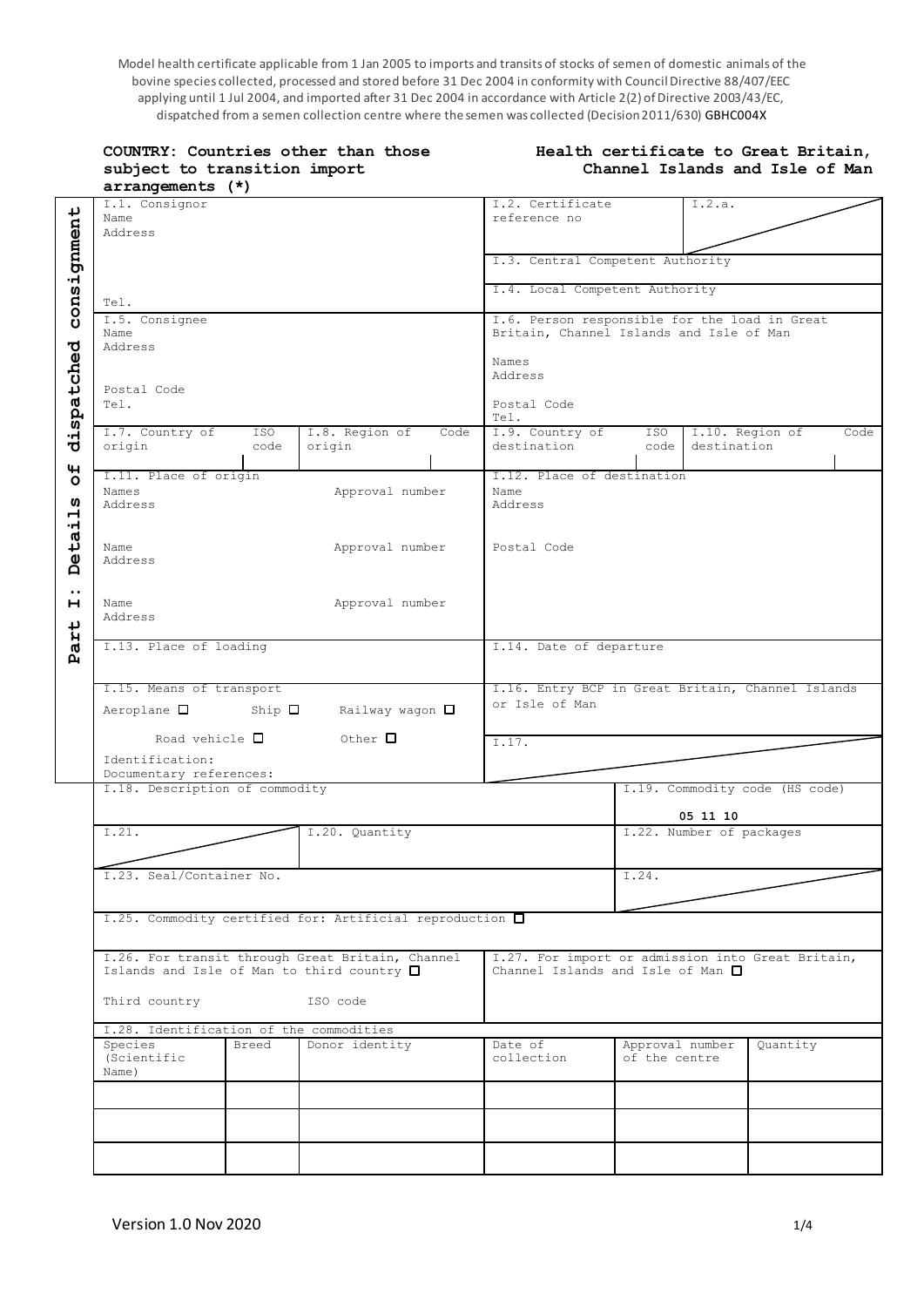## **COUNTRY: Countries other than those subject to transitional import**

### **Bovine Semen - Section B**

| II. Health information<br>II.a. Certificate<br>II.b<br>5<br>reference no<br>Ĕ<br>fica <sup>-</sup><br>I the undersigned official veterinarian, hereby certify that:<br>II.1.<br>Certi<br>(name of exporting country) $(^2)$<br>has been free from rinderpest and foot-and-mouth disease during the 12 months<br>immediately prior to collection of the semen for export and until its date of dispatch<br>and no vaccination against these diseases has taken place during the same period.<br>$\ddot{\phantom{0}}$<br>The semen described above was collected before 31 December 2004 at the semen collection<br>II.2.<br>н<br>centre which:<br>н<br>art<br>II.2.1.<br>meets the conditions laid down in Chapter I of Annex A to Directive 88/407/EEC;<br>д<br>11.2.2.<br>is operated and supervised in accordance with the conditions laid down in Chapter II of<br>Annex A to Directive 88/407/EEC.<br>II.3.<br>The centre at which the semen to be exported was collected was free from rabies,<br>tuberculosis, brucellosis, anthrax and contagious bovine pleuropneumonia during the<br>period commencing 30 days prior to the date of collection of the semen to be exported<br>and the 30 days after collection.<br>TT.4.<br>At the time semen described above was collected, all bovine animals standing at the<br>semen collection centre:<br>II.4.1.<br>came from herds and/or were born to dams which satisfy the conditions of<br>paragraph 1(b) and (c) of Chapter I of Annex B to Directive 88/407/EEC;<br>II.4.2.<br>had tested negative, within the 30 days preceding the quarantine isolation period, to:<br>the tests referred to in points $1(d)(i)$ , (ii) and (iii) of Chapter I of Annex B<br>to Directive 88/407/EEC, and<br>a serum neutralisation test or an ELISA test for infectious bovine<br>rhinotracheitis/infectious pustular vulvo-vaginitis, and<br>a virus isolation test (fluorescent antibody test or immunoperoxidase test) for<br>bovine viral diarrhoea, deferred until the animal reached the age of 6 months in<br>the case of younger animals;<br>II.4.3.<br>had undergone the 30-day quarantine isolation period and had tested negative to<br>the following health tests:<br>a serological test for brucellosis carried out in accordance with the procedure<br>described in Annex C to Directive 64/432/EEC,<br>either an immunofluorescent antibody test or a culture test for Campylobacter<br>fetus infection on a sample of preputial material or artificial vagina<br>washings, or, in the case of a female animal, a vaginal mucus agglutination<br>test,<br>a microscopic examination and culture test for Trichomonas foetus on a sample of<br>preputial material or artificial vagina washings, or in the case of a female<br>animal a vaginal mucus agglutination test;<br>II. $4.4$ .<br>had tested negative, at least once a year, to the routine tests referred to in points<br>$1(a)$ , (b) and (c) of Chapter II of Annex B to Directive 88/407/EEC.<br>II.5.<br>At the time the semen described above was collected,<br>II.5.1.<br>all female bovine animals in the centre had tested negative at least once a year to a<br>vaginal mucus agglutination test for <i>Campylobacter fetus</i> infection, and<br>II.5.2.<br>all bulls used for semen production had tested negative either to an immunofluorescent<br>antibody test or to a culture test for <i>Campylobacter fetus</i> infection on a sample of<br>preputial material or artificial vagina washings carried out in 12 months prior to |  | $arrangements$ $(*)$ |             |  |  |  |  |  |
|--------------------------------------------------------------------------------------------------------------------------------------------------------------------------------------------------------------------------------------------------------------------------------------------------------------------------------------------------------------------------------------------------------------------------------------------------------------------------------------------------------------------------------------------------------------------------------------------------------------------------------------------------------------------------------------------------------------------------------------------------------------------------------------------------------------------------------------------------------------------------------------------------------------------------------------------------------------------------------------------------------------------------------------------------------------------------------------------------------------------------------------------------------------------------------------------------------------------------------------------------------------------------------------------------------------------------------------------------------------------------------------------------------------------------------------------------------------------------------------------------------------------------------------------------------------------------------------------------------------------------------------------------------------------------------------------------------------------------------------------------------------------------------------------------------------------------------------------------------------------------------------------------------------------------------------------------------------------------------------------------------------------------------------------------------------------------------------------------------------------------------------------------------------------------------------------------------------------------------------------------------------------------------------------------------------------------------------------------------------------------------------------------------------------------------------------------------------------------------------------------------------------------------------------------------------------------------------------------------------------------------------------------------------------------------------------------------------------------------------------------------------------------------------------------------------------------------------------------------------------------------------------------------------------------------------------------------------------------------------------------------------------------------------------------------------------------------------------------------------------------------------------------------------------------------------------------------------------------------------------------------------------------------------------------------------------------------------------------------------------------------------------------------------------------------------------------------------------------------------------------------------------------------------------------------------------|--|----------------------|-------------|--|--|--|--|--|
|                                                                                                                                                                                                                                                                                                                                                                                                                                                                                                                                                                                                                                                                                                                                                                                                                                                                                                                                                                                                                                                                                                                                                                                                                                                                                                                                                                                                                                                                                                                                                                                                                                                                                                                                                                                                                                                                                                                                                                                                                                                                                                                                                                                                                                                                                                                                                                                                                                                                                                                                                                                                                                                                                                                                                                                                                                                                                                                                                                                                                                                                                                                                                                                                                                                                                                                                                                                                                                                                                                                                                                    |  |                      |             |  |  |  |  |  |
|                                                                                                                                                                                                                                                                                                                                                                                                                                                                                                                                                                                                                                                                                                                                                                                                                                                                                                                                                                                                                                                                                                                                                                                                                                                                                                                                                                                                                                                                                                                                                                                                                                                                                                                                                                                                                                                                                                                                                                                                                                                                                                                                                                                                                                                                                                                                                                                                                                                                                                                                                                                                                                                                                                                                                                                                                                                                                                                                                                                                                                                                                                                                                                                                                                                                                                                                                                                                                                                                                                                                                                    |  |                      |             |  |  |  |  |  |
|                                                                                                                                                                                                                                                                                                                                                                                                                                                                                                                                                                                                                                                                                                                                                                                                                                                                                                                                                                                                                                                                                                                                                                                                                                                                                                                                                                                                                                                                                                                                                                                                                                                                                                                                                                                                                                                                                                                                                                                                                                                                                                                                                                                                                                                                                                                                                                                                                                                                                                                                                                                                                                                                                                                                                                                                                                                                                                                                                                                                                                                                                                                                                                                                                                                                                                                                                                                                                                                                                                                                                                    |  |                      |             |  |  |  |  |  |
|                                                                                                                                                                                                                                                                                                                                                                                                                                                                                                                                                                                                                                                                                                                                                                                                                                                                                                                                                                                                                                                                                                                                                                                                                                                                                                                                                                                                                                                                                                                                                                                                                                                                                                                                                                                                                                                                                                                                                                                                                                                                                                                                                                                                                                                                                                                                                                                                                                                                                                                                                                                                                                                                                                                                                                                                                                                                                                                                                                                                                                                                                                                                                                                                                                                                                                                                                                                                                                                                                                                                                                    |  |                      |             |  |  |  |  |  |
|                                                                                                                                                                                                                                                                                                                                                                                                                                                                                                                                                                                                                                                                                                                                                                                                                                                                                                                                                                                                                                                                                                                                                                                                                                                                                                                                                                                                                                                                                                                                                                                                                                                                                                                                                                                                                                                                                                                                                                                                                                                                                                                                                                                                                                                                                                                                                                                                                                                                                                                                                                                                                                                                                                                                                                                                                                                                                                                                                                                                                                                                                                                                                                                                                                                                                                                                                                                                                                                                                                                                                                    |  |                      |             |  |  |  |  |  |
|                                                                                                                                                                                                                                                                                                                                                                                                                                                                                                                                                                                                                                                                                                                                                                                                                                                                                                                                                                                                                                                                                                                                                                                                                                                                                                                                                                                                                                                                                                                                                                                                                                                                                                                                                                                                                                                                                                                                                                                                                                                                                                                                                                                                                                                                                                                                                                                                                                                                                                                                                                                                                                                                                                                                                                                                                                                                                                                                                                                                                                                                                                                                                                                                                                                                                                                                                                                                                                                                                                                                                                    |  |                      |             |  |  |  |  |  |
|                                                                                                                                                                                                                                                                                                                                                                                                                                                                                                                                                                                                                                                                                                                                                                                                                                                                                                                                                                                                                                                                                                                                                                                                                                                                                                                                                                                                                                                                                                                                                                                                                                                                                                                                                                                                                                                                                                                                                                                                                                                                                                                                                                                                                                                                                                                                                                                                                                                                                                                                                                                                                                                                                                                                                                                                                                                                                                                                                                                                                                                                                                                                                                                                                                                                                                                                                                                                                                                                                                                                                                    |  |                      |             |  |  |  |  |  |
|                                                                                                                                                                                                                                                                                                                                                                                                                                                                                                                                                                                                                                                                                                                                                                                                                                                                                                                                                                                                                                                                                                                                                                                                                                                                                                                                                                                                                                                                                                                                                                                                                                                                                                                                                                                                                                                                                                                                                                                                                                                                                                                                                                                                                                                                                                                                                                                                                                                                                                                                                                                                                                                                                                                                                                                                                                                                                                                                                                                                                                                                                                                                                                                                                                                                                                                                                                                                                                                                                                                                                                    |  |                      |             |  |  |  |  |  |
|                                                                                                                                                                                                                                                                                                                                                                                                                                                                                                                                                                                                                                                                                                                                                                                                                                                                                                                                                                                                                                                                                                                                                                                                                                                                                                                                                                                                                                                                                                                                                                                                                                                                                                                                                                                                                                                                                                                                                                                                                                                                                                                                                                                                                                                                                                                                                                                                                                                                                                                                                                                                                                                                                                                                                                                                                                                                                                                                                                                                                                                                                                                                                                                                                                                                                                                                                                                                                                                                                                                                                                    |  |                      |             |  |  |  |  |  |
|                                                                                                                                                                                                                                                                                                                                                                                                                                                                                                                                                                                                                                                                                                                                                                                                                                                                                                                                                                                                                                                                                                                                                                                                                                                                                                                                                                                                                                                                                                                                                                                                                                                                                                                                                                                                                                                                                                                                                                                                                                                                                                                                                                                                                                                                                                                                                                                                                                                                                                                                                                                                                                                                                                                                                                                                                                                                                                                                                                                                                                                                                                                                                                                                                                                                                                                                                                                                                                                                                                                                                                    |  |                      |             |  |  |  |  |  |
|                                                                                                                                                                                                                                                                                                                                                                                                                                                                                                                                                                                                                                                                                                                                                                                                                                                                                                                                                                                                                                                                                                                                                                                                                                                                                                                                                                                                                                                                                                                                                                                                                                                                                                                                                                                                                                                                                                                                                                                                                                                                                                                                                                                                                                                                                                                                                                                                                                                                                                                                                                                                                                                                                                                                                                                                                                                                                                                                                                                                                                                                                                                                                                                                                                                                                                                                                                                                                                                                                                                                                                    |  |                      |             |  |  |  |  |  |
|                                                                                                                                                                                                                                                                                                                                                                                                                                                                                                                                                                                                                                                                                                                                                                                                                                                                                                                                                                                                                                                                                                                                                                                                                                                                                                                                                                                                                                                                                                                                                                                                                                                                                                                                                                                                                                                                                                                                                                                                                                                                                                                                                                                                                                                                                                                                                                                                                                                                                                                                                                                                                                                                                                                                                                                                                                                                                                                                                                                                                                                                                                                                                                                                                                                                                                                                                                                                                                                                                                                                                                    |  |                      |             |  |  |  |  |  |
|                                                                                                                                                                                                                                                                                                                                                                                                                                                                                                                                                                                                                                                                                                                                                                                                                                                                                                                                                                                                                                                                                                                                                                                                                                                                                                                                                                                                                                                                                                                                                                                                                                                                                                                                                                                                                                                                                                                                                                                                                                                                                                                                                                                                                                                                                                                                                                                                                                                                                                                                                                                                                                                                                                                                                                                                                                                                                                                                                                                                                                                                                                                                                                                                                                                                                                                                                                                                                                                                                                                                                                    |  |                      |             |  |  |  |  |  |
|                                                                                                                                                                                                                                                                                                                                                                                                                                                                                                                                                                                                                                                                                                                                                                                                                                                                                                                                                                                                                                                                                                                                                                                                                                                                                                                                                                                                                                                                                                                                                                                                                                                                                                                                                                                                                                                                                                                                                                                                                                                                                                                                                                                                                                                                                                                                                                                                                                                                                                                                                                                                                                                                                                                                                                                                                                                                                                                                                                                                                                                                                                                                                                                                                                                                                                                                                                                                                                                                                                                                                                    |  |                      |             |  |  |  |  |  |
|                                                                                                                                                                                                                                                                                                                                                                                                                                                                                                                                                                                                                                                                                                                                                                                                                                                                                                                                                                                                                                                                                                                                                                                                                                                                                                                                                                                                                                                                                                                                                                                                                                                                                                                                                                                                                                                                                                                                                                                                                                                                                                                                                                                                                                                                                                                                                                                                                                                                                                                                                                                                                                                                                                                                                                                                                                                                                                                                                                                                                                                                                                                                                                                                                                                                                                                                                                                                                                                                                                                                                                    |  |                      |             |  |  |  |  |  |
|                                                                                                                                                                                                                                                                                                                                                                                                                                                                                                                                                                                                                                                                                                                                                                                                                                                                                                                                                                                                                                                                                                                                                                                                                                                                                                                                                                                                                                                                                                                                                                                                                                                                                                                                                                                                                                                                                                                                                                                                                                                                                                                                                                                                                                                                                                                                                                                                                                                                                                                                                                                                                                                                                                                                                                                                                                                                                                                                                                                                                                                                                                                                                                                                                                                                                                                                                                                                                                                                                                                                                                    |  |                      |             |  |  |  |  |  |
|                                                                                                                                                                                                                                                                                                                                                                                                                                                                                                                                                                                                                                                                                                                                                                                                                                                                                                                                                                                                                                                                                                                                                                                                                                                                                                                                                                                                                                                                                                                                                                                                                                                                                                                                                                                                                                                                                                                                                                                                                                                                                                                                                                                                                                                                                                                                                                                                                                                                                                                                                                                                                                                                                                                                                                                                                                                                                                                                                                                                                                                                                                                                                                                                                                                                                                                                                                                                                                                                                                                                                                    |  |                      |             |  |  |  |  |  |
|                                                                                                                                                                                                                                                                                                                                                                                                                                                                                                                                                                                                                                                                                                                                                                                                                                                                                                                                                                                                                                                                                                                                                                                                                                                                                                                                                                                                                                                                                                                                                                                                                                                                                                                                                                                                                                                                                                                                                                                                                                                                                                                                                                                                                                                                                                                                                                                                                                                                                                                                                                                                                                                                                                                                                                                                                                                                                                                                                                                                                                                                                                                                                                                                                                                                                                                                                                                                                                                                                                                                                                    |  |                      |             |  |  |  |  |  |
|                                                                                                                                                                                                                                                                                                                                                                                                                                                                                                                                                                                                                                                                                                                                                                                                                                                                                                                                                                                                                                                                                                                                                                                                                                                                                                                                                                                                                                                                                                                                                                                                                                                                                                                                                                                                                                                                                                                                                                                                                                                                                                                                                                                                                                                                                                                                                                                                                                                                                                                                                                                                                                                                                                                                                                                                                                                                                                                                                                                                                                                                                                                                                                                                                                                                                                                                                                                                                                                                                                                                                                    |  |                      |             |  |  |  |  |  |
|                                                                                                                                                                                                                                                                                                                                                                                                                                                                                                                                                                                                                                                                                                                                                                                                                                                                                                                                                                                                                                                                                                                                                                                                                                                                                                                                                                                                                                                                                                                                                                                                                                                                                                                                                                                                                                                                                                                                                                                                                                                                                                                                                                                                                                                                                                                                                                                                                                                                                                                                                                                                                                                                                                                                                                                                                                                                                                                                                                                                                                                                                                                                                                                                                                                                                                                                                                                                                                                                                                                                                                    |  |                      |             |  |  |  |  |  |
|                                                                                                                                                                                                                                                                                                                                                                                                                                                                                                                                                                                                                                                                                                                                                                                                                                                                                                                                                                                                                                                                                                                                                                                                                                                                                                                                                                                                                                                                                                                                                                                                                                                                                                                                                                                                                                                                                                                                                                                                                                                                                                                                                                                                                                                                                                                                                                                                                                                                                                                                                                                                                                                                                                                                                                                                                                                                                                                                                                                                                                                                                                                                                                                                                                                                                                                                                                                                                                                                                                                                                                    |  |                      |             |  |  |  |  |  |
|                                                                                                                                                                                                                                                                                                                                                                                                                                                                                                                                                                                                                                                                                                                                                                                                                                                                                                                                                                                                                                                                                                                                                                                                                                                                                                                                                                                                                                                                                                                                                                                                                                                                                                                                                                                                                                                                                                                                                                                                                                                                                                                                                                                                                                                                                                                                                                                                                                                                                                                                                                                                                                                                                                                                                                                                                                                                                                                                                                                                                                                                                                                                                                                                                                                                                                                                                                                                                                                                                                                                                                    |  |                      |             |  |  |  |  |  |
|                                                                                                                                                                                                                                                                                                                                                                                                                                                                                                                                                                                                                                                                                                                                                                                                                                                                                                                                                                                                                                                                                                                                                                                                                                                                                                                                                                                                                                                                                                                                                                                                                                                                                                                                                                                                                                                                                                                                                                                                                                                                                                                                                                                                                                                                                                                                                                                                                                                                                                                                                                                                                                                                                                                                                                                                                                                                                                                                                                                                                                                                                                                                                                                                                                                                                                                                                                                                                                                                                                                                                                    |  |                      |             |  |  |  |  |  |
|                                                                                                                                                                                                                                                                                                                                                                                                                                                                                                                                                                                                                                                                                                                                                                                                                                                                                                                                                                                                                                                                                                                                                                                                                                                                                                                                                                                                                                                                                                                                                                                                                                                                                                                                                                                                                                                                                                                                                                                                                                                                                                                                                                                                                                                                                                                                                                                                                                                                                                                                                                                                                                                                                                                                                                                                                                                                                                                                                                                                                                                                                                                                                                                                                                                                                                                                                                                                                                                                                                                                                                    |  |                      |             |  |  |  |  |  |
|                                                                                                                                                                                                                                                                                                                                                                                                                                                                                                                                                                                                                                                                                                                                                                                                                                                                                                                                                                                                                                                                                                                                                                                                                                                                                                                                                                                                                                                                                                                                                                                                                                                                                                                                                                                                                                                                                                                                                                                                                                                                                                                                                                                                                                                                                                                                                                                                                                                                                                                                                                                                                                                                                                                                                                                                                                                                                                                                                                                                                                                                                                                                                                                                                                                                                                                                                                                                                                                                                                                                                                    |  |                      |             |  |  |  |  |  |
|                                                                                                                                                                                                                                                                                                                                                                                                                                                                                                                                                                                                                                                                                                                                                                                                                                                                                                                                                                                                                                                                                                                                                                                                                                                                                                                                                                                                                                                                                                                                                                                                                                                                                                                                                                                                                                                                                                                                                                                                                                                                                                                                                                                                                                                                                                                                                                                                                                                                                                                                                                                                                                                                                                                                                                                                                                                                                                                                                                                                                                                                                                                                                                                                                                                                                                                                                                                                                                                                                                                                                                    |  |                      |             |  |  |  |  |  |
|                                                                                                                                                                                                                                                                                                                                                                                                                                                                                                                                                                                                                                                                                                                                                                                                                                                                                                                                                                                                                                                                                                                                                                                                                                                                                                                                                                                                                                                                                                                                                                                                                                                                                                                                                                                                                                                                                                                                                                                                                                                                                                                                                                                                                                                                                                                                                                                                                                                                                                                                                                                                                                                                                                                                                                                                                                                                                                                                                                                                                                                                                                                                                                                                                                                                                                                                                                                                                                                                                                                                                                    |  |                      |             |  |  |  |  |  |
|                                                                                                                                                                                                                                                                                                                                                                                                                                                                                                                                                                                                                                                                                                                                                                                                                                                                                                                                                                                                                                                                                                                                                                                                                                                                                                                                                                                                                                                                                                                                                                                                                                                                                                                                                                                                                                                                                                                                                                                                                                                                                                                                                                                                                                                                                                                                                                                                                                                                                                                                                                                                                                                                                                                                                                                                                                                                                                                                                                                                                                                                                                                                                                                                                                                                                                                                                                                                                                                                                                                                                                    |  |                      |             |  |  |  |  |  |
|                                                                                                                                                                                                                                                                                                                                                                                                                                                                                                                                                                                                                                                                                                                                                                                                                                                                                                                                                                                                                                                                                                                                                                                                                                                                                                                                                                                                                                                                                                                                                                                                                                                                                                                                                                                                                                                                                                                                                                                                                                                                                                                                                                                                                                                                                                                                                                                                                                                                                                                                                                                                                                                                                                                                                                                                                                                                                                                                                                                                                                                                                                                                                                                                                                                                                                                                                                                                                                                                                                                                                                    |  |                      |             |  |  |  |  |  |
|                                                                                                                                                                                                                                                                                                                                                                                                                                                                                                                                                                                                                                                                                                                                                                                                                                                                                                                                                                                                                                                                                                                                                                                                                                                                                                                                                                                                                                                                                                                                                                                                                                                                                                                                                                                                                                                                                                                                                                                                                                                                                                                                                                                                                                                                                                                                                                                                                                                                                                                                                                                                                                                                                                                                                                                                                                                                                                                                                                                                                                                                                                                                                                                                                                                                                                                                                                                                                                                                                                                                                                    |  |                      |             |  |  |  |  |  |
|                                                                                                                                                                                                                                                                                                                                                                                                                                                                                                                                                                                                                                                                                                                                                                                                                                                                                                                                                                                                                                                                                                                                                                                                                                                                                                                                                                                                                                                                                                                                                                                                                                                                                                                                                                                                                                                                                                                                                                                                                                                                                                                                                                                                                                                                                                                                                                                                                                                                                                                                                                                                                                                                                                                                                                                                                                                                                                                                                                                                                                                                                                                                                                                                                                                                                                                                                                                                                                                                                                                                                                    |  |                      |             |  |  |  |  |  |
|                                                                                                                                                                                                                                                                                                                                                                                                                                                                                                                                                                                                                                                                                                                                                                                                                                                                                                                                                                                                                                                                                                                                                                                                                                                                                                                                                                                                                                                                                                                                                                                                                                                                                                                                                                                                                                                                                                                                                                                                                                                                                                                                                                                                                                                                                                                                                                                                                                                                                                                                                                                                                                                                                                                                                                                                                                                                                                                                                                                                                                                                                                                                                                                                                                                                                                                                                                                                                                                                                                                                                                    |  |                      |             |  |  |  |  |  |
|                                                                                                                                                                                                                                                                                                                                                                                                                                                                                                                                                                                                                                                                                                                                                                                                                                                                                                                                                                                                                                                                                                                                                                                                                                                                                                                                                                                                                                                                                                                                                                                                                                                                                                                                                                                                                                                                                                                                                                                                                                                                                                                                                                                                                                                                                                                                                                                                                                                                                                                                                                                                                                                                                                                                                                                                                                                                                                                                                                                                                                                                                                                                                                                                                                                                                                                                                                                                                                                                                                                                                                    |  |                      |             |  |  |  |  |  |
|                                                                                                                                                                                                                                                                                                                                                                                                                                                                                                                                                                                                                                                                                                                                                                                                                                                                                                                                                                                                                                                                                                                                                                                                                                                                                                                                                                                                                                                                                                                                                                                                                                                                                                                                                                                                                                                                                                                                                                                                                                                                                                                                                                                                                                                                                                                                                                                                                                                                                                                                                                                                                                                                                                                                                                                                                                                                                                                                                                                                                                                                                                                                                                                                                                                                                                                                                                                                                                                                                                                                                                    |  |                      |             |  |  |  |  |  |
|                                                                                                                                                                                                                                                                                                                                                                                                                                                                                                                                                                                                                                                                                                                                                                                                                                                                                                                                                                                                                                                                                                                                                                                                                                                                                                                                                                                                                                                                                                                                                                                                                                                                                                                                                                                                                                                                                                                                                                                                                                                                                                                                                                                                                                                                                                                                                                                                                                                                                                                                                                                                                                                                                                                                                                                                                                                                                                                                                                                                                                                                                                                                                                                                                                                                                                                                                                                                                                                                                                                                                                    |  |                      |             |  |  |  |  |  |
|                                                                                                                                                                                                                                                                                                                                                                                                                                                                                                                                                                                                                                                                                                                                                                                                                                                                                                                                                                                                                                                                                                                                                                                                                                                                                                                                                                                                                                                                                                                                                                                                                                                                                                                                                                                                                                                                                                                                                                                                                                                                                                                                                                                                                                                                                                                                                                                                                                                                                                                                                                                                                                                                                                                                                                                                                                                                                                                                                                                                                                                                                                                                                                                                                                                                                                                                                                                                                                                                                                                                                                    |  |                      |             |  |  |  |  |  |
|                                                                                                                                                                                                                                                                                                                                                                                                                                                                                                                                                                                                                                                                                                                                                                                                                                                                                                                                                                                                                                                                                                                                                                                                                                                                                                                                                                                                                                                                                                                                                                                                                                                                                                                                                                                                                                                                                                                                                                                                                                                                                                                                                                                                                                                                                                                                                                                                                                                                                                                                                                                                                                                                                                                                                                                                                                                                                                                                                                                                                                                                                                                                                                                                                                                                                                                                                                                                                                                                                                                                                                    |  |                      |             |  |  |  |  |  |
|                                                                                                                                                                                                                                                                                                                                                                                                                                                                                                                                                                                                                                                                                                                                                                                                                                                                                                                                                                                                                                                                                                                                                                                                                                                                                                                                                                                                                                                                                                                                                                                                                                                                                                                                                                                                                                                                                                                                                                                                                                                                                                                                                                                                                                                                                                                                                                                                                                                                                                                                                                                                                                                                                                                                                                                                                                                                                                                                                                                                                                                                                                                                                                                                                                                                                                                                                                                                                                                                                                                                                                    |  |                      |             |  |  |  |  |  |
|                                                                                                                                                                                                                                                                                                                                                                                                                                                                                                                                                                                                                                                                                                                                                                                                                                                                                                                                                                                                                                                                                                                                                                                                                                                                                                                                                                                                                                                                                                                                                                                                                                                                                                                                                                                                                                                                                                                                                                                                                                                                                                                                                                                                                                                                                                                                                                                                                                                                                                                                                                                                                                                                                                                                                                                                                                                                                                                                                                                                                                                                                                                                                                                                                                                                                                                                                                                                                                                                                                                                                                    |  |                      |             |  |  |  |  |  |
|                                                                                                                                                                                                                                                                                                                                                                                                                                                                                                                                                                                                                                                                                                                                                                                                                                                                                                                                                                                                                                                                                                                                                                                                                                                                                                                                                                                                                                                                                                                                                                                                                                                                                                                                                                                                                                                                                                                                                                                                                                                                                                                                                                                                                                                                                                                                                                                                                                                                                                                                                                                                                                                                                                                                                                                                                                                                                                                                                                                                                                                                                                                                                                                                                                                                                                                                                                                                                                                                                                                                                                    |  |                      |             |  |  |  |  |  |
|                                                                                                                                                                                                                                                                                                                                                                                                                                                                                                                                                                                                                                                                                                                                                                                                                                                                                                                                                                                                                                                                                                                                                                                                                                                                                                                                                                                                                                                                                                                                                                                                                                                                                                                                                                                                                                                                                                                                                                                                                                                                                                                                                                                                                                                                                                                                                                                                                                                                                                                                                                                                                                                                                                                                                                                                                                                                                                                                                                                                                                                                                                                                                                                                                                                                                                                                                                                                                                                                                                                                                                    |  |                      |             |  |  |  |  |  |
|                                                                                                                                                                                                                                                                                                                                                                                                                                                                                                                                                                                                                                                                                                                                                                                                                                                                                                                                                                                                                                                                                                                                                                                                                                                                                                                                                                                                                                                                                                                                                                                                                                                                                                                                                                                                                                                                                                                                                                                                                                                                                                                                                                                                                                                                                                                                                                                                                                                                                                                                                                                                                                                                                                                                                                                                                                                                                                                                                                                                                                                                                                                                                                                                                                                                                                                                                                                                                                                                                                                                                                    |  |                      |             |  |  |  |  |  |
|                                                                                                                                                                                                                                                                                                                                                                                                                                                                                                                                                                                                                                                                                                                                                                                                                                                                                                                                                                                                                                                                                                                                                                                                                                                                                                                                                                                                                                                                                                                                                                                                                                                                                                                                                                                                                                                                                                                                                                                                                                                                                                                                                                                                                                                                                                                                                                                                                                                                                                                                                                                                                                                                                                                                                                                                                                                                                                                                                                                                                                                                                                                                                                                                                                                                                                                                                                                                                                                                                                                                                                    |  |                      |             |  |  |  |  |  |
|                                                                                                                                                                                                                                                                                                                                                                                                                                                                                                                                                                                                                                                                                                                                                                                                                                                                                                                                                                                                                                                                                                                                                                                                                                                                                                                                                                                                                                                                                                                                                                                                                                                                                                                                                                                                                                                                                                                                                                                                                                                                                                                                                                                                                                                                                                                                                                                                                                                                                                                                                                                                                                                                                                                                                                                                                                                                                                                                                                                                                                                                                                                                                                                                                                                                                                                                                                                                                                                                                                                                                                    |  |                      |             |  |  |  |  |  |
|                                                                                                                                                                                                                                                                                                                                                                                                                                                                                                                                                                                                                                                                                                                                                                                                                                                                                                                                                                                                                                                                                                                                                                                                                                                                                                                                                                                                                                                                                                                                                                                                                                                                                                                                                                                                                                                                                                                                                                                                                                                                                                                                                                                                                                                                                                                                                                                                                                                                                                                                                                                                                                                                                                                                                                                                                                                                                                                                                                                                                                                                                                                                                                                                                                                                                                                                                                                                                                                                                                                                                                    |  |                      |             |  |  |  |  |  |
|                                                                                                                                                                                                                                                                                                                                                                                                                                                                                                                                                                                                                                                                                                                                                                                                                                                                                                                                                                                                                                                                                                                                                                                                                                                                                                                                                                                                                                                                                                                                                                                                                                                                                                                                                                                                                                                                                                                                                                                                                                                                                                                                                                                                                                                                                                                                                                                                                                                                                                                                                                                                                                                                                                                                                                                                                                                                                                                                                                                                                                                                                                                                                                                                                                                                                                                                                                                                                                                                                                                                                                    |  |                      |             |  |  |  |  |  |
|                                                                                                                                                                                                                                                                                                                                                                                                                                                                                                                                                                                                                                                                                                                                                                                                                                                                                                                                                                                                                                                                                                                                                                                                                                                                                                                                                                                                                                                                                                                                                                                                                                                                                                                                                                                                                                                                                                                                                                                                                                                                                                                                                                                                                                                                                                                                                                                                                                                                                                                                                                                                                                                                                                                                                                                                                                                                                                                                                                                                                                                                                                                                                                                                                                                                                                                                                                                                                                                                                                                                                                    |  |                      |             |  |  |  |  |  |
|                                                                                                                                                                                                                                                                                                                                                                                                                                                                                                                                                                                                                                                                                                                                                                                                                                                                                                                                                                                                                                                                                                                                                                                                                                                                                                                                                                                                                                                                                                                                                                                                                                                                                                                                                                                                                                                                                                                                                                                                                                                                                                                                                                                                                                                                                                                                                                                                                                                                                                                                                                                                                                                                                                                                                                                                                                                                                                                                                                                                                                                                                                                                                                                                                                                                                                                                                                                                                                                                                                                                                                    |  |                      |             |  |  |  |  |  |
|                                                                                                                                                                                                                                                                                                                                                                                                                                                                                                                                                                                                                                                                                                                                                                                                                                                                                                                                                                                                                                                                                                                                                                                                                                                                                                                                                                                                                                                                                                                                                                                                                                                                                                                                                                                                                                                                                                                                                                                                                                                                                                                                                                                                                                                                                                                                                                                                                                                                                                                                                                                                                                                                                                                                                                                                                                                                                                                                                                                                                                                                                                                                                                                                                                                                                                                                                                                                                                                                                                                                                                    |  |                      |             |  |  |  |  |  |
|                                                                                                                                                                                                                                                                                                                                                                                                                                                                                                                                                                                                                                                                                                                                                                                                                                                                                                                                                                                                                                                                                                                                                                                                                                                                                                                                                                                                                                                                                                                                                                                                                                                                                                                                                                                                                                                                                                                                                                                                                                                                                                                                                                                                                                                                                                                                                                                                                                                                                                                                                                                                                                                                                                                                                                                                                                                                                                                                                                                                                                                                                                                                                                                                                                                                                                                                                                                                                                                                                                                                                                    |  |                      |             |  |  |  |  |  |
|                                                                                                                                                                                                                                                                                                                                                                                                                                                                                                                                                                                                                                                                                                                                                                                                                                                                                                                                                                                                                                                                                                                                                                                                                                                                                                                                                                                                                                                                                                                                                                                                                                                                                                                                                                                                                                                                                                                                                                                                                                                                                                                                                                                                                                                                                                                                                                                                                                                                                                                                                                                                                                                                                                                                                                                                                                                                                                                                                                                                                                                                                                                                                                                                                                                                                                                                                                                                                                                                                                                                                                    |  |                      |             |  |  |  |  |  |
|                                                                                                                                                                                                                                                                                                                                                                                                                                                                                                                                                                                                                                                                                                                                                                                                                                                                                                                                                                                                                                                                                                                                                                                                                                                                                                                                                                                                                                                                                                                                                                                                                                                                                                                                                                                                                                                                                                                                                                                                                                                                                                                                                                                                                                                                                                                                                                                                                                                                                                                                                                                                                                                                                                                                                                                                                                                                                                                                                                                                                                                                                                                                                                                                                                                                                                                                                                                                                                                                                                                                                                    |  |                      |             |  |  |  |  |  |
|                                                                                                                                                                                                                                                                                                                                                                                                                                                                                                                                                                                                                                                                                                                                                                                                                                                                                                                                                                                                                                                                                                                                                                                                                                                                                                                                                                                                                                                                                                                                                                                                                                                                                                                                                                                                                                                                                                                                                                                                                                                                                                                                                                                                                                                                                                                                                                                                                                                                                                                                                                                                                                                                                                                                                                                                                                                                                                                                                                                                                                                                                                                                                                                                                                                                                                                                                                                                                                                                                                                                                                    |  |                      |             |  |  |  |  |  |
|                                                                                                                                                                                                                                                                                                                                                                                                                                                                                                                                                                                                                                                                                                                                                                                                                                                                                                                                                                                                                                                                                                                                                                                                                                                                                                                                                                                                                                                                                                                                                                                                                                                                                                                                                                                                                                                                                                                                                                                                                                                                                                                                                                                                                                                                                                                                                                                                                                                                                                                                                                                                                                                                                                                                                                                                                                                                                                                                                                                                                                                                                                                                                                                                                                                                                                                                                                                                                                                                                                                                                                    |  |                      |             |  |  |  |  |  |
|                                                                                                                                                                                                                                                                                                                                                                                                                                                                                                                                                                                                                                                                                                                                                                                                                                                                                                                                                                                                                                                                                                                                                                                                                                                                                                                                                                                                                                                                                                                                                                                                                                                                                                                                                                                                                                                                                                                                                                                                                                                                                                                                                                                                                                                                                                                                                                                                                                                                                                                                                                                                                                                                                                                                                                                                                                                                                                                                                                                                                                                                                                                                                                                                                                                                                                                                                                                                                                                                                                                                                                    |  |                      |             |  |  |  |  |  |
|                                                                                                                                                                                                                                                                                                                                                                                                                                                                                                                                                                                                                                                                                                                                                                                                                                                                                                                                                                                                                                                                                                                                                                                                                                                                                                                                                                                                                                                                                                                                                                                                                                                                                                                                                                                                                                                                                                                                                                                                                                                                                                                                                                                                                                                                                                                                                                                                                                                                                                                                                                                                                                                                                                                                                                                                                                                                                                                                                                                                                                                                                                                                                                                                                                                                                                                                                                                                                                                                                                                                                                    |  |                      | collection. |  |  |  |  |  |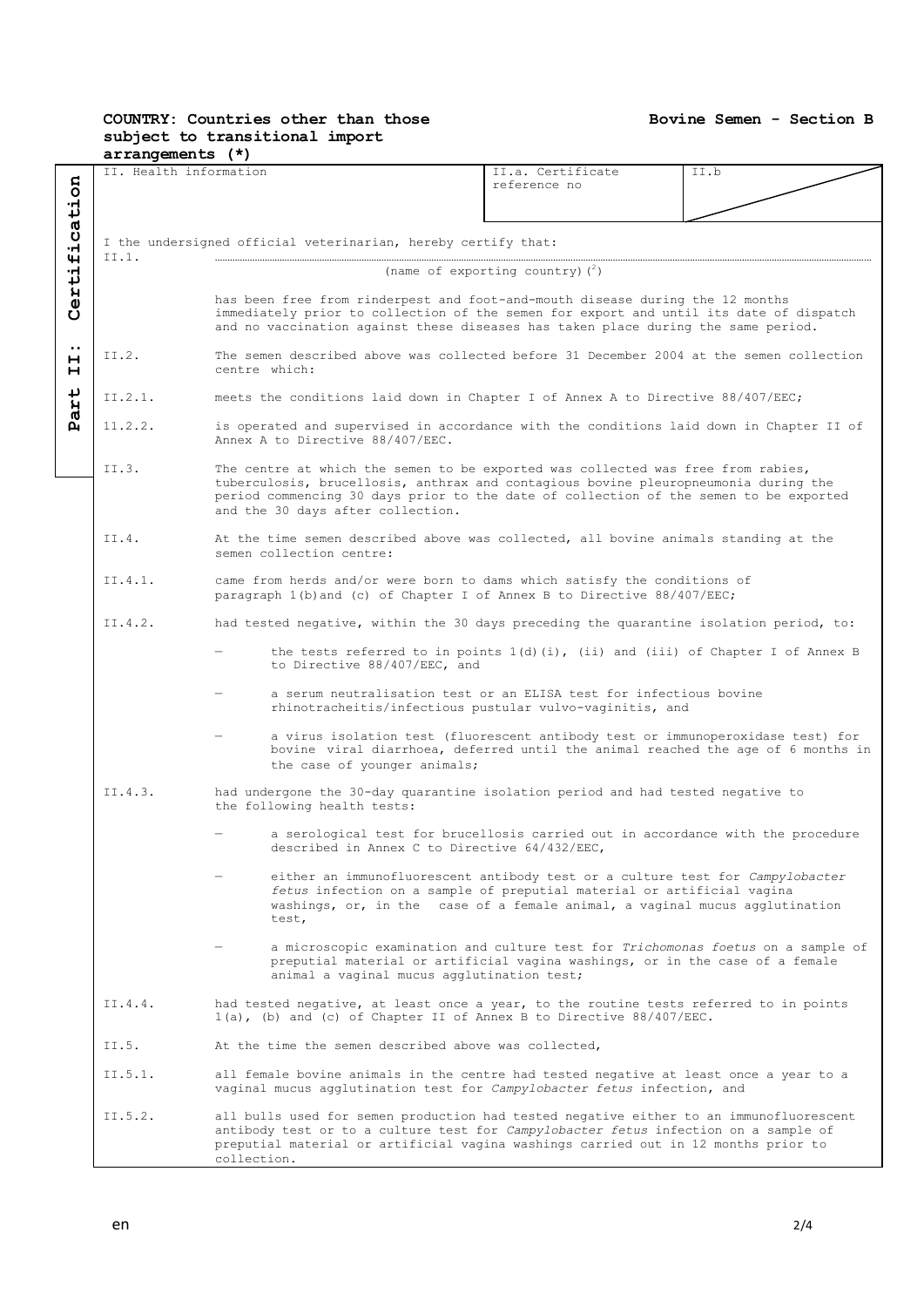# **COUNTRY: Countries other than those subject to transitional import**

| $arrangements$ $(*)$                            |                                                                                                                                                                                                                                                                                                                                                                                                                                                                                                                                                                                                                                                                                                                                                   |                                                                                                                                                                                                                                                               |      |  |  |
|-------------------------------------------------|---------------------------------------------------------------------------------------------------------------------------------------------------------------------------------------------------------------------------------------------------------------------------------------------------------------------------------------------------------------------------------------------------------------------------------------------------------------------------------------------------------------------------------------------------------------------------------------------------------------------------------------------------------------------------------------------------------------------------------------------------|---------------------------------------------------------------------------------------------------------------------------------------------------------------------------------------------------------------------------------------------------------------|------|--|--|
| II. Health information                          |                                                                                                                                                                                                                                                                                                                                                                                                                                                                                                                                                                                                                                                                                                                                                   | II.a. Certificate                                                                                                                                                                                                                                             | II.b |  |  |
|                                                 |                                                                                                                                                                                                                                                                                                                                                                                                                                                                                                                                                                                                                                                                                                                                                   | reference no                                                                                                                                                                                                                                                  |      |  |  |
|                                                 |                                                                                                                                                                                                                                                                                                                                                                                                                                                                                                                                                                                                                                                                                                                                                   |                                                                                                                                                                                                                                                               |      |  |  |
|                                                 |                                                                                                                                                                                                                                                                                                                                                                                                                                                                                                                                                                                                                                                                                                                                                   |                                                                                                                                                                                                                                                               |      |  |  |
| II.6.                                           | The semen to be exported was obtained from donor bulls which                                                                                                                                                                                                                                                                                                                                                                                                                                                                                                                                                                                                                                                                                      |                                                                                                                                                                                                                                                               |      |  |  |
| II.6.1.                                         | satisfy the conditions laid down in Annex C to Directive 88/407/EEC;                                                                                                                                                                                                                                                                                                                                                                                                                                                                                                                                                                                                                                                                              |                                                                                                                                                                                                                                                               |      |  |  |
| $\binom{1}{1}$ either                           | [II.6.2. were resident in the exporting country during the 6 months immediately prior to<br>collection of the semen for export; ]                                                                                                                                                                                                                                                                                                                                                                                                                                                                                                                                                                                                                 |                                                                                                                                                                                                                                                               |      |  |  |
| $(\begin{smallmatrix}1\\1\end{smallmatrix})$ or | exporting country and at the time of import satisfied the animal health conditions<br>applying to donors of the semen which is intended for export to Great Britain; ]                                                                                                                                                                                                                                                                                                                                                                                                                                                                                                                                                                            |                                                                                                                                                                                                                                                               |      |  |  |
| II.6.3.                                         | stand in a semen collection centre at which:                                                                                                                                                                                                                                                                                                                                                                                                                                                                                                                                                                                                                                                                                                      |                                                                                                                                                                                                                                                               |      |  |  |
| $\binom{1}{1}$ either                           |                                                                                                                                                                                                                                                                                                                                                                                                                                                                                                                                                                                                                                                                                                                                                   | [all bovine animals were not vaccinated against infectious bovine rhinotracheitis and<br>tested negative at least once a year to a serum neutralisation test or an ELISA test for<br>infectious bovine rhinotracheitis/infectious pustular vulvo-vaginitis; ] |      |  |  |
| $(^1)$ or                                       | (bovine animals not vaccinated against infectious bovine rhinotracheitis tested<br>negative, at least once a year, to a serum neutralisation test or an ELISA test for<br>infectious bovine rhinotracheitis/infectious pustular vulvo-vaginitis, at which testing<br>for infectious bovine rhinotracheitis was not carried out on bulls which had received<br>their first vaccination against infectious bovine rhinotracheitis at the insemination<br>centre after they had tested negative to a serum neutralisation test or an ELISA test<br>for infectious bovine rhinotracheitis/ infectious pustular vulvo-vaginitis and which had<br>been regularly re-vaccinated at intervals of not more than 6 months since the first<br>vaccination; 1 |                                                                                                                                                                                                                                                               |      |  |  |
| $(1)$ either                                    | [II.6.4. have not been vaccinated against infectious bovine rhinotracheitis,]                                                                                                                                                                                                                                                                                                                                                                                                                                                                                                                                                                                                                                                                     |                                                                                                                                                                                                                                                               |      |  |  |
| $(\begin{smallmatrix}1\\1\end{smallmatrix})$ or | [II.6.4. have been vaccinated against infectious bovine rhinotracheitis in accordance<br>with point II.6.3,]                                                                                                                                                                                                                                                                                                                                                                                                                                                                                                                                                                                                                                      |                                                                                                                                                                                                                                                               |      |  |  |
| II.6.5.                                         | fulfil the import conditions for bovine semen laid down in the bluetongue chapter of the<br>Terrestrial Animal Health Code of the OIE, depending on the status of the country or<br>zone of residence; ****                                                                                                                                                                                                                                                                                                                                                                                                                                                                                                                                       |                                                                                                                                                                                                                                                               |      |  |  |
| II.6.6.                                         | were resident in the country of export in which the following serotypes of epizootic<br>haemorrhagic disease (EHD) exist: and tested negative on two occasions not more<br>than 12 months apart to an agar gel immunodiffusion test( $3$ ) and to a virus<br>neutralisation test for all above-listed serotypes of EHD, carried out in approved<br>laboratory on samples of blood taken prior to and not less than 21 days following<br>collection of the semen; ***                                                                                                                                                                                                                                                                              |                                                                                                                                                                                                                                                               |      |  |  |
| II.6.7.                                         | were resident in the country of export in which the following serotypes of epizootic<br>6-monthly intervals, to an agar gel immunodiffusion test $(3)$ and a virus neutralisation<br>test for all above-listed serotypes of EHD, carried out in approved laboratory; **                                                                                                                                                                                                                                                                                                                                                                                                                                                                           |                                                                                                                                                                                                                                                               |      |  |  |
| II.6.8.                                         | tested negative on two occasions not more than 12 months apart to a serum neutralisation<br>test for Akabane virus carried out in approved laboratory on samples of blood taken<br>prior to and not less than 21 days following collection of the semen. *                                                                                                                                                                                                                                                                                                                                                                                                                                                                                        |                                                                                                                                                                                                                                                               |      |  |  |
| II.7.                                           | The semen to be exported was collected after the date on which the centre was approved<br>by the competent national authorities of the exporting country.                                                                                                                                                                                                                                                                                                                                                                                                                                                                                                                                                                                         |                                                                                                                                                                                                                                                               |      |  |  |
| II.8.                                           | The semen to be exported was processed, stored and transported under conditions which<br>satisfy the terms of Directive 88/407/EEC prior to its amendment by Directive<br>$2003/43/EC$ .                                                                                                                                                                                                                                                                                                                                                                                                                                                                                                                                                          |                                                                                                                                                                                                                                                               |      |  |  |
|                                                 |                                                                                                                                                                                                                                                                                                                                                                                                                                                                                                                                                                                                                                                                                                                                                   |                                                                                                                                                                                                                                                               |      |  |  |